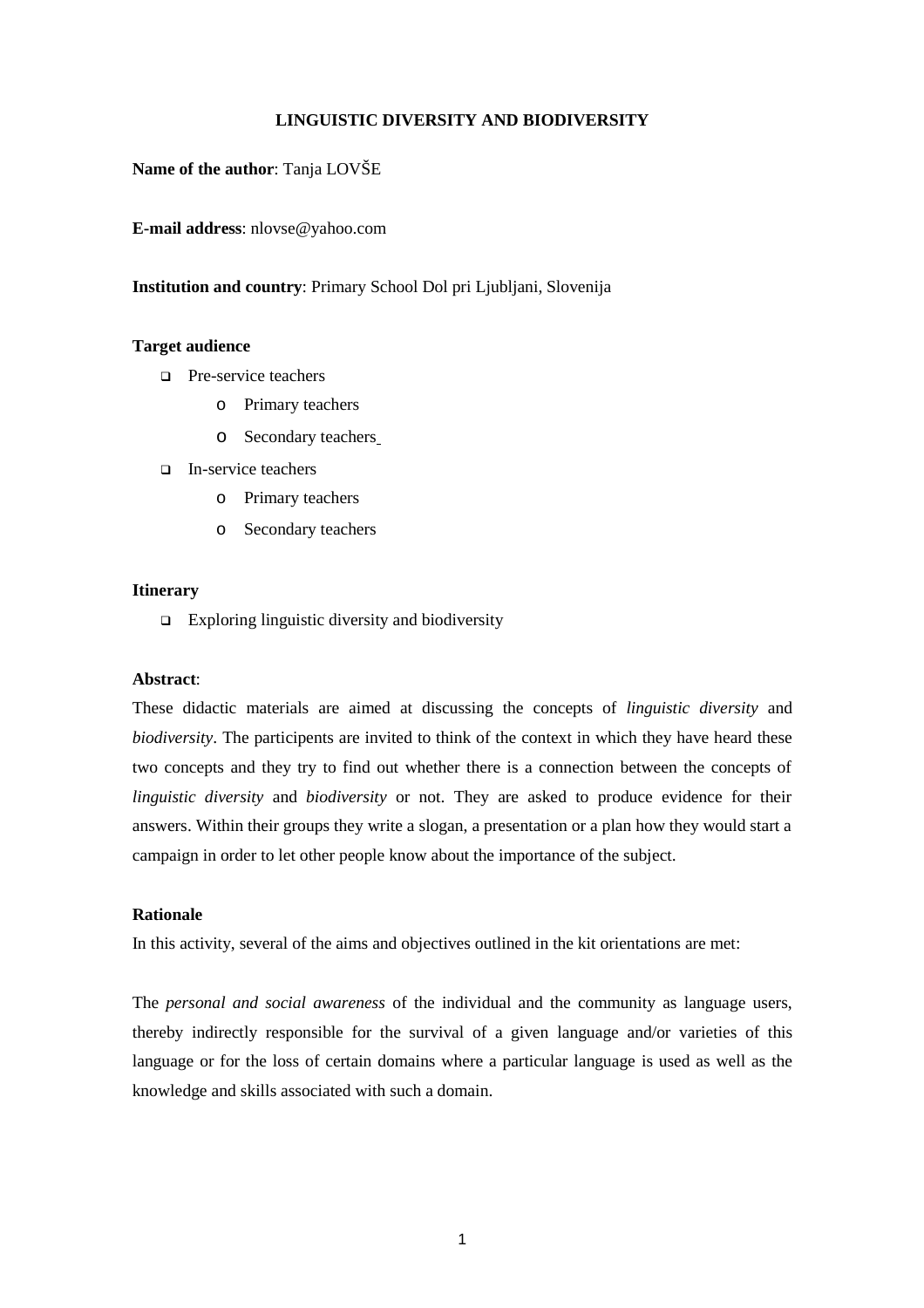The *professional dimension* is developed in that teachers will be involved in conveying to their pupils the urgency in maintaining the world's linguistic richness. The activity also highlights the risks of not deliberately working to stop this language elimination trend.

*Plurilingual skills* are presented as a necessity for the survival of threatened languages. Awareness of and reflection about *diversity* are core elements of the activity.

This activity model offers *generative flexibility* in the sense that it can be used at different levels of the educational system. Other aspects of diversity such as cultures/ethnicities or social hierarchies could also be explored using this activity as a model.

All teacher trainees – pre-service or in-service – will be able to apply some aspect of the *interactive models* used in this activity to their own teaching. It will be particularly useful in helping teachers develop ideas around creative responses by pupils to a reading task.

# **Personal and social dimensions**

- observing how educators can influence the attitudes of learners towards languages, those who speak them and their culture as well as their motivation and curiosity with regard to languages;
- enhancing the role of languages and cultures by building societies that are fairer, more supportive and more democratic

# **Professional dimensions**

- reflecting the new roles and functions of the language teacher as educator
- enhancing the role of school as a focal point of social and cultural development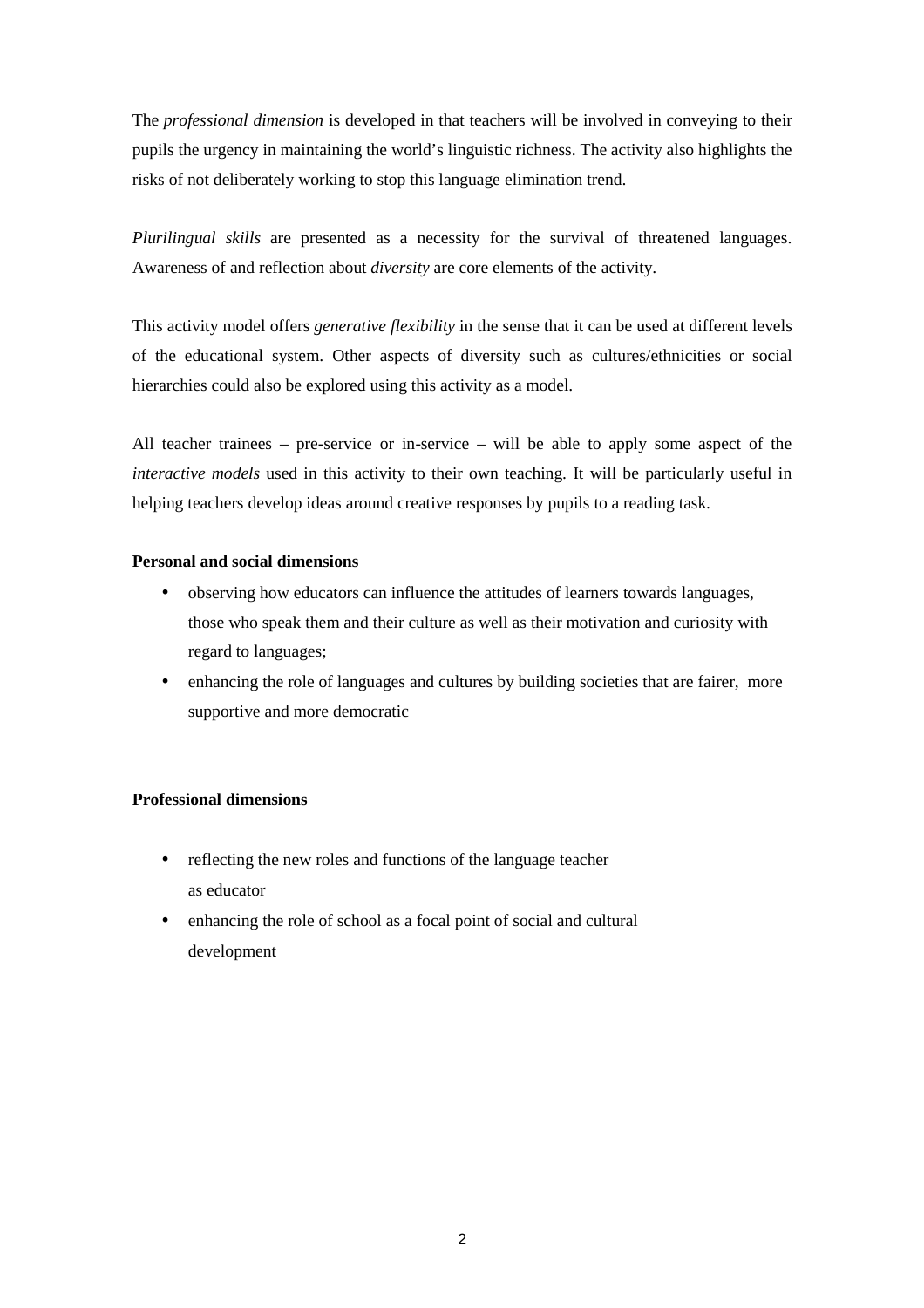Timing: 30'

Material required: sheets of paper.

# **The definition of linguistic diversity and biodiversity**

First, on a piece of paper write your own definitions of the two concepts.

 $\mathbb{Z}$   $\mathbb{Z}$  Then, in pairs share your ideas - what do you think comes to your mind when you hear it *linguistic diversity* and *biodiversity*.

 $\mathbb{R}$   $\mathbb{R}$   $\mathbb{R}$  Draw one strip of coloured paper.

(The teacher prepares strips of coloured paper with words LINGUISTIC DIVERSITY and BIODIVERSITY. The number of strips of the same colour should give groups of 4 members. For example: on strips of different shades of green there is the word BIODIVERSITY, and on strips of different shades of red there is the word LINGUISTIC DIVERSITY. Students form groups according to the shades of colour and words.

 $\mathbb{Z}$   $\mathbb{Z}$   $\mathbb{Z}$  is  $\mathbb{Z}$  iscuss what the word means to you - have you known it before, have you used it before, in what context…

We write down your group definition and later on introduce it to everybody in class.



 $\mathbb{Z}$   $\mathbb{Z}$   $\mathbb{Z}$  Look up the two words in the dictionary. What does it say?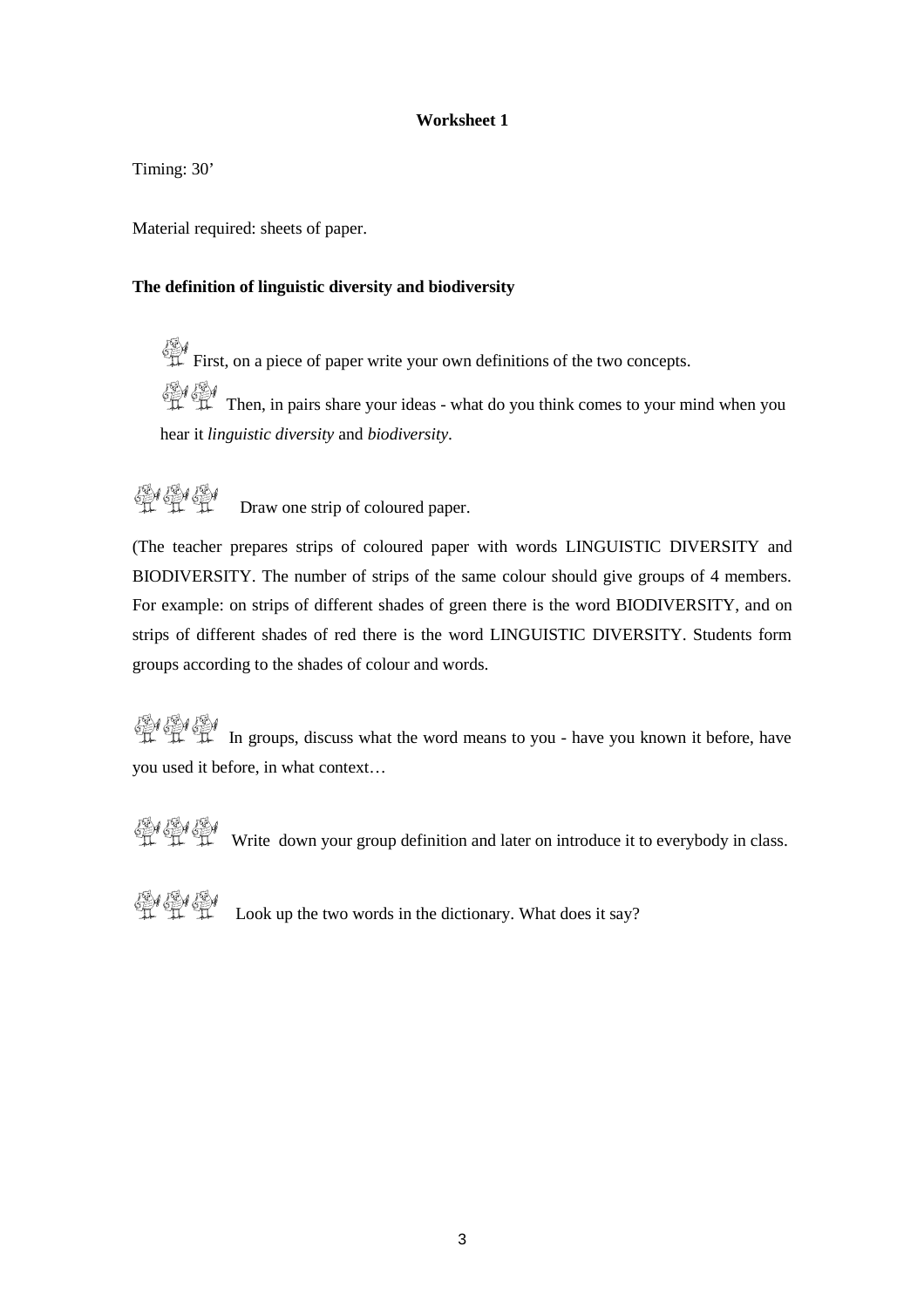Timing: 90 min

Materials: green and red cards

**Answering the questions**

- On a piece of paper, write down your own answers to the questions:
- 1) Are both diversities correlated or connected?
- 2) If yes, how?
- 3) If not, why not?

(Students whose answer is YES get a green card, those whose answer is NO get a red card).

 $A + B$ 

Extract some features from those teachers that helped you in your

professional development or in your life and write them on a piece of paper.

Each student should find one person who thinks differently. So we have red and green  $\mathbb{H}$  Each student should find one person who thinks differently. So we have red and green pairs.

(Students are invited to exchange their ideas. They should persuade each other that they are right).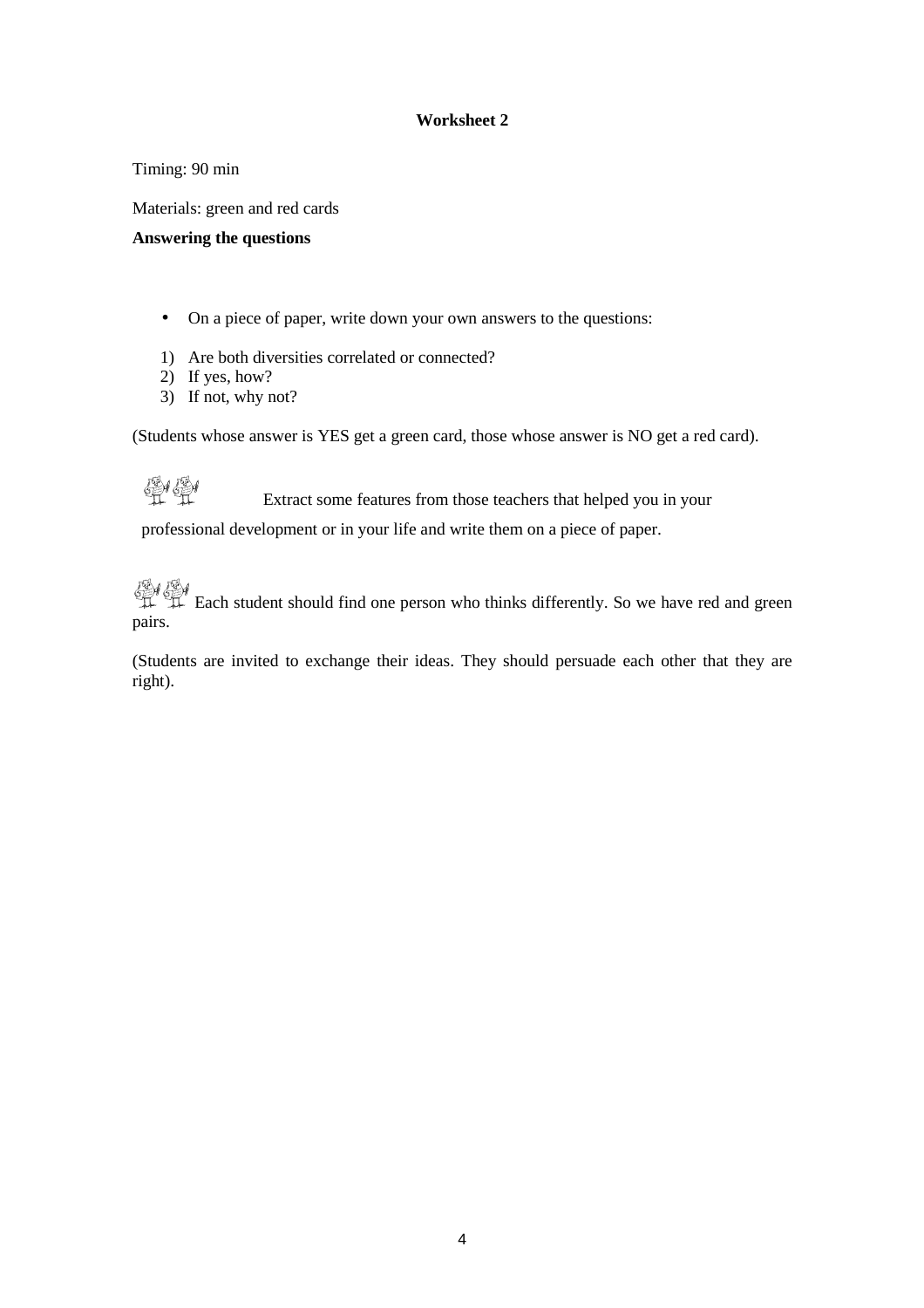Timing: 90'

Materials: The text, Murder that is a threat to survival

## **Reading a text and thinking about it**

First, read the text individually and then, answer the questions:

1. What have you learnt from the article?

2. Were you surprised? Why (not)?

3. Did you change your opinion about the correlation between *diversities* after reading the text? What is it now?

4. Find some proposals how to stop linguistic genocide?

5. What can you do at your school?

6. How would you introduce your way of thinking to others without making them feel intolerant of other minorities?

7. How could you persuade the minorities to »keep« their languages alive?

8. What can we do about the languages that are »dying« out if the whole nation is on the edge of extinction?

(Students go to their original groups and discuss their answers. They make a poster where they explain the importance of linguistic diversity and biodiversity or they try to come up with a slogan, a videospot, an advertisement … to make people realise the importance of both diversities).

## *Murder that is a threat to survival*

*Biodiversity cannot be protected unless language genocide is halted, argues Tove Skutnabb-Kangas*

*Habitat destruction through logging, the spread of agriculture and use of pesticides, and the economic and political vulnerability of the people who live in the world's most diverse ecoregions are recognised as the main causes of the disappearance of biodiversity. What is less widely understood is the link between diminishing global biodiversity and the disappearance of languages. While new trees can be planted and habitats restored, it is much more difficult to restore languages once they have been murdered. And languages are being murdered today faster than ever before in human history. Even the most optimistic prognoses claim that only half of today's 6,000-7,000 spoken languages will exist by 2100. The media and educational systems are the most important direct agents in language murder today.*

*Most of the world's languages are spoken by relatively few people; the median number of speakers of a language is probably 5,000-6,000. There are fewer than 300 languages with more than 1m native users; half of all languages have fewer than 10,000 users, and a quarter of the world's spoken languages and most of the sign languages have fewer than 1,000 users. More than 80% of the world's languages exist in one country only.*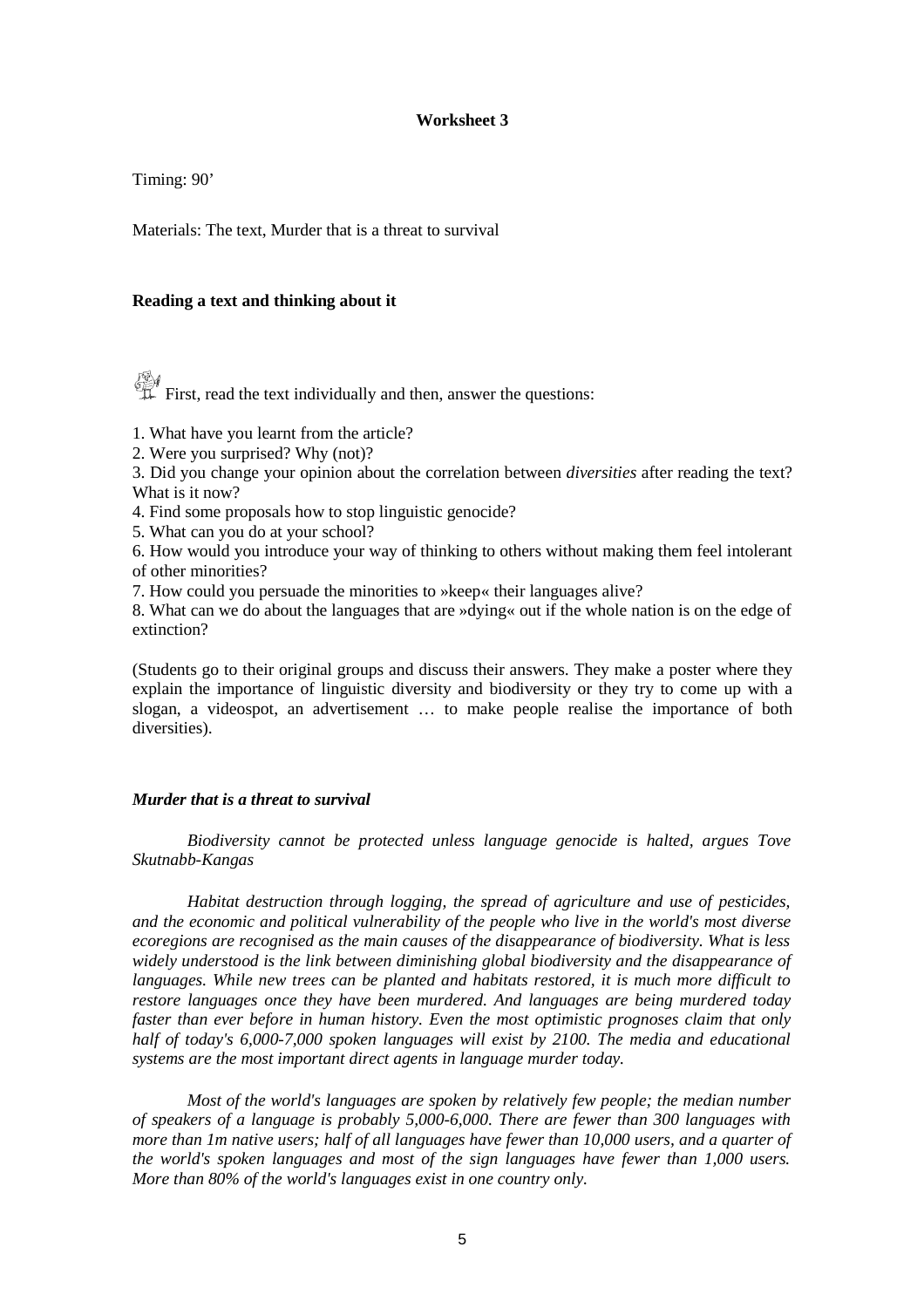*A simple comparison, based on numbers and extinction rates, shows that linguistic diversity (LD) is disappearing relatively much faster than biodiversity (BD). Optimistic estimates claim that 2% of biological species but 50% of languages may be dead or moribund ? no longer learned by children ? in 100 years' time. According to pessimistic but realistic estimates, 20% of biological species but 90% of languages may be dead or moribund in 100 years. People might say: so what? It might be better for world peace if we all speak a few big languages and understand each other. But language diversity is decisive for the future of the planet. LD and BD are correlated: where one type is high, the other one is too, and vice versa, even if there are exceptions. David Harmon of Terralingua, an international non-profit organisation devoted to preserving the world's linguistic diversity, has compared the 25 countries that have the most endemic languages with the 25 that have the most higher vertebrates. Sixteen countries (64%) are on both lists. According to Harmon, "it is very unlikely that this would only be accidental". He gets the same results with flowering plants and languages, butterflies and languages ? a high correlation between countries with biological and linguistic megadiversity.*

*New research shows mounting evidence that the relationship may also be causal: the two types of diversities seem to enforce and support each other. According to a recent United Nations environmental programme report, threatened languages store the knowledge about how to maintain and use sustainably some of the most vulnerable and most biologically diverse environments in the world. It has taken centuries for people to learn about their environments and to name the complex ecological relationships that are decisive for maintenance of biodiversity. When indigenous peoples lose their languages, much of this knowledge also disappears: the dominant languages do not have the ethno-biological and ethno-medical vocabulary, and the stories will not be translated.*

*If the long-lasting co-evolution that people have had with their environments is suddenly disrupted, without nature (and people) having enough time to adjust and adapt, we can expect a catastrophe. If during the next 100 years we murder up to 90% of the linguistic (and thereby mostly also the cultural) diversity that is our treasury of this historically developed ecological knowledge, we are also seriously undermining our chances of life on Earth.*

*Like the loss of BD, the loss of LD is dangerous reductionism. As we see in increasingly dramatic ways, such as the spread of species that are more resistant to antibiotics and herbicides, monocultures are vulnerable. The potential for the new lateral thinking that might save us from ourselves in time lies in having as many and as diverse languages and cultures as possible. We do not know which ones have the right medicine. For this, multilingualism is necessary. Indigenous and minority people need to have a chance to maintain their own languages and learn dominant languages.*

*But instead of fostering and supporting multilingualism through the education system, schools participate in linguistic genocide, as it has been defined in the United Nations Genocide Convention (Articles IIb and IIe and its Final Draft Article III1). Pirjo Janulf shows in a recent study that of those Finnish immigrant minority members in Sweden who had had Swedish-medium education, not one spoke any Finnish to his or her own children. Even if these adults might not have forgotten their Finnish completely, their children were forcibly transferred to the majority group, at least linguistically.*

*This is what happens to millions of speakers of threatened languages all over the world. There are no schools or classes teaching through the medium of the threatened indigenous or minority languages. The transfer to the majority language group is not voluntary: alternatives do not exist, and parents do not have enough reliable information about the long-term*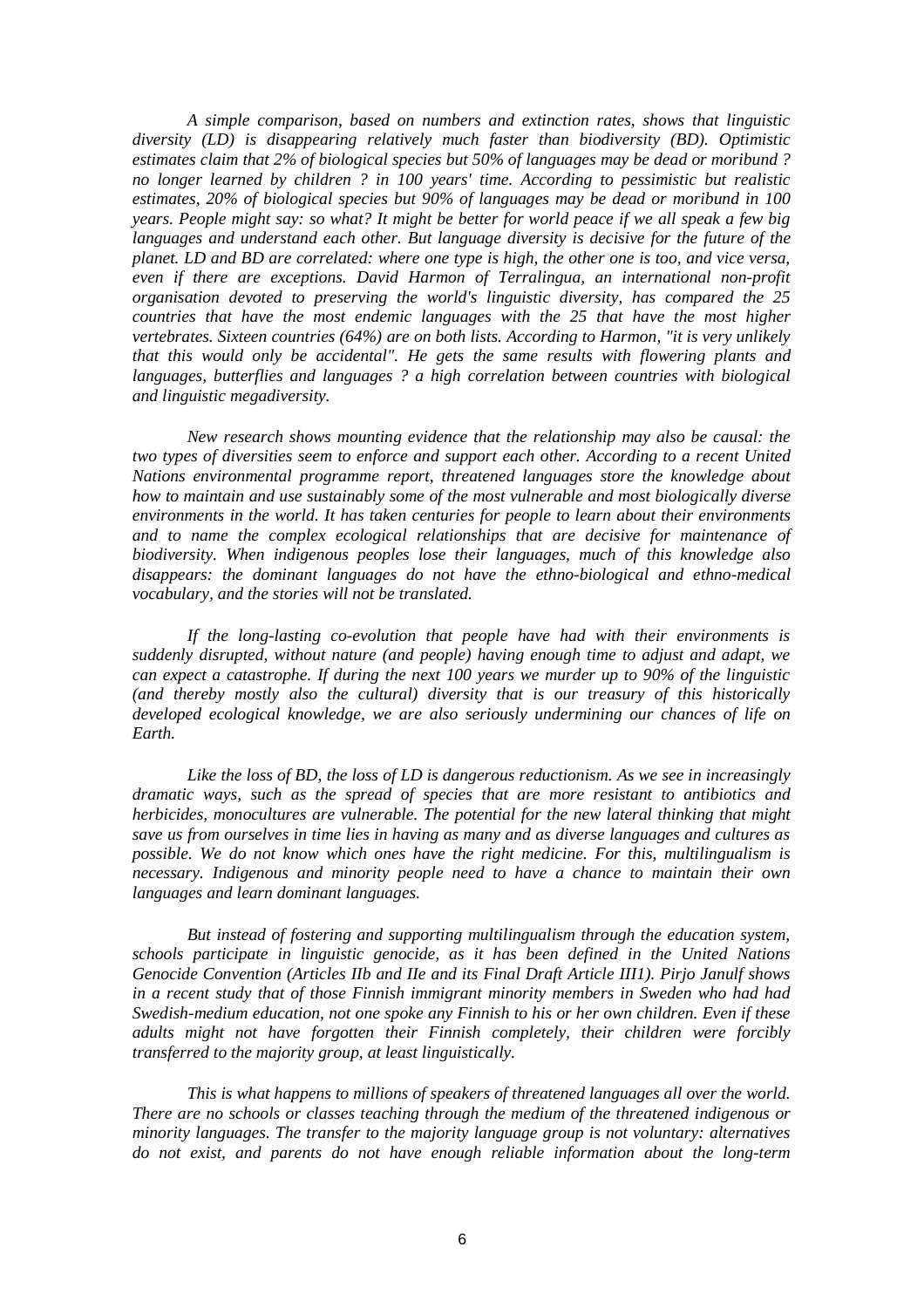*consequences of the various choices. There is also a wealth of research and statistics about the mental harm that forced assimilation causes in education and other areas.*

*To stop linguistic genocide, linguistic human rights in education need to be respected. The most important linguistic human right for maintenance of LD is the right to mother-tongue medium education. But the existing and draft human rights instruments are completely insufficient in protecting linguistic human rights in education. When speakers of small languages learn other, necessary, languages in addition to their native languages, they become multilingual, and the maintenance of LD, necessary for the planet, is supported. When dominant languages such as English are learned subtractively, at the cost of the mother tongues, they become killer languages. The task for users of English is to stop it being a killer language and change it to an additive asset.*

## This article first appeared in March 22, 2001 edition of

*Learning English*, the Guardian Weekly's English language teaching supplement. © Guardian Weekly.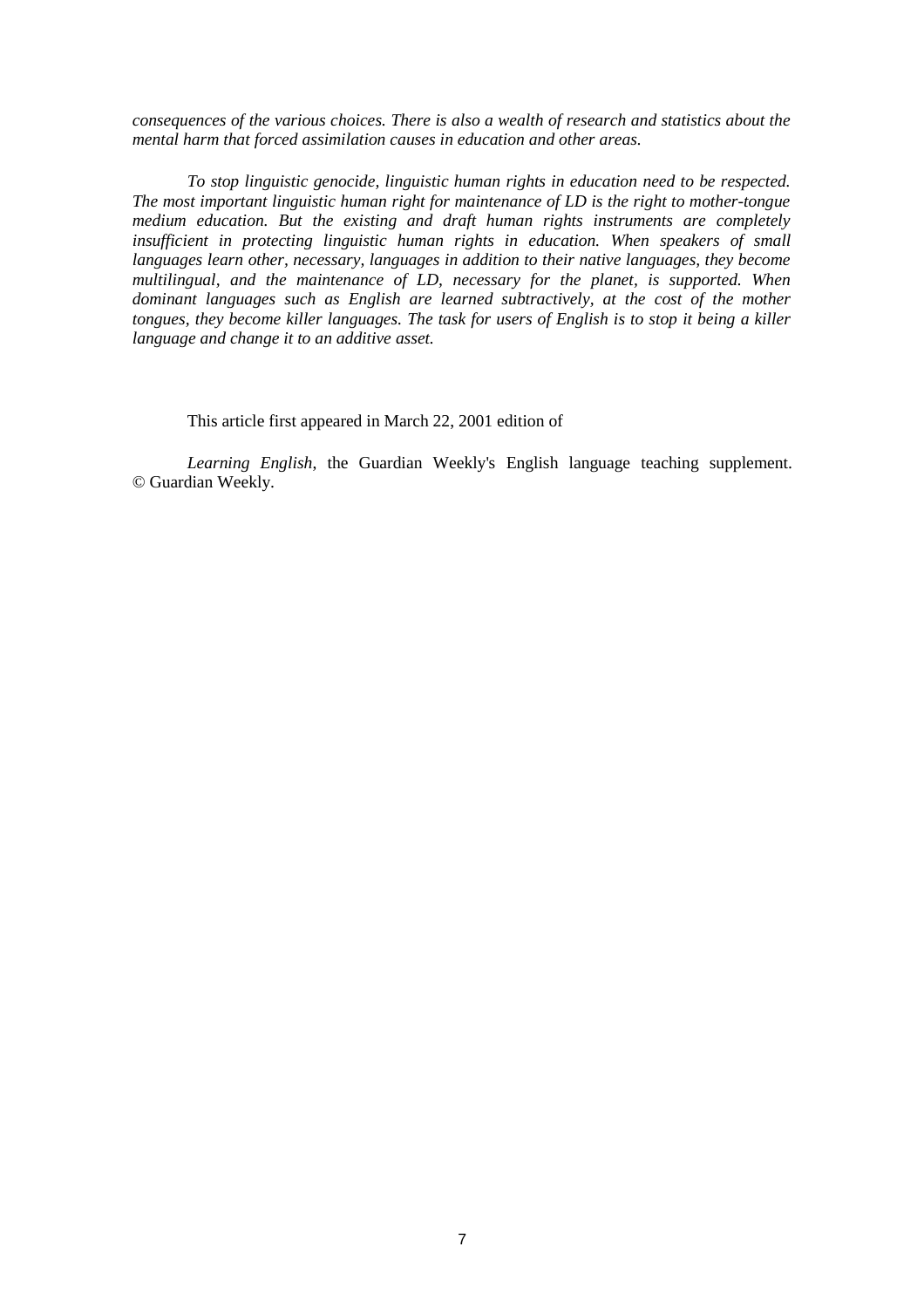Timing: 60'

Materials: *The Word Thief* text

## **Reading a text and thinking about it**

A teacher makes groups according to the number of students (3-4 per one group) by giving them numbers - 1, 2, 3… So that all numbers 1 make one group, all numbers 2 make another group,…

Students are given the following instructions:

If  $\mathbb{Z}$  In groups talk about the story (Did you like it? How do you feel about it? Did something surprise you?...). Prepare to share your taughts within the group.

 $\mathbb{S}$   $\mathbb{S}$   $\mathbb{S}$  Students try to find connections between both texts. They discuss it with the members of other groups..

 Each group try to find a way to use the story with children. They prepare an activity related to it and present it to others.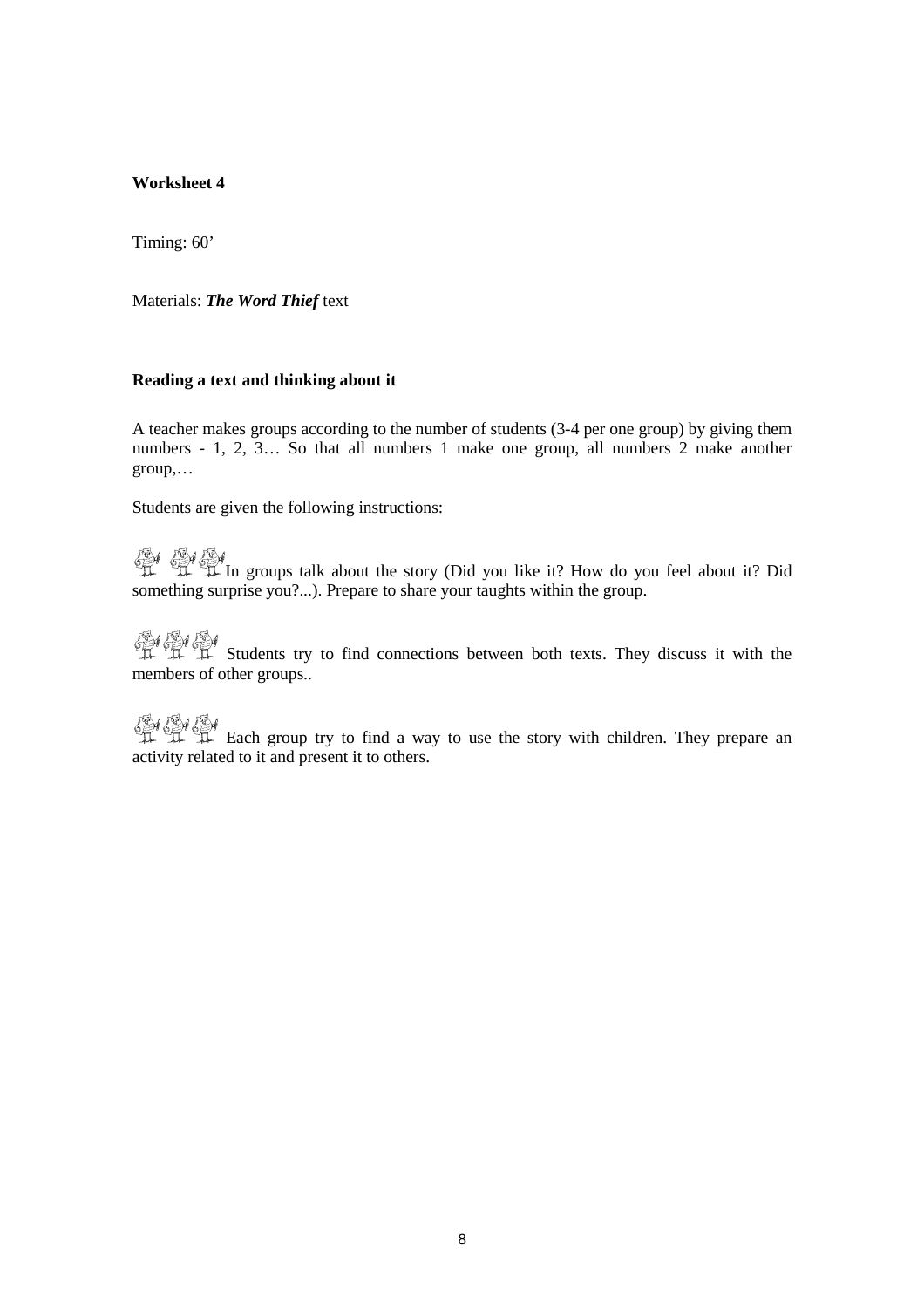## **The story of** *The Word Thief***<sup>1</sup>**

*Once upon a time, there was a word thief that each time he heard a word, that he liked, he took it and hid it where nobody could find it. When the thief stole a word, nobody else could say it. The word disappeared from the people's minds, from dictionaries and from all the books where the word had been written.*

*In the beginning people didn't take notice of it because the words that the thief stole were actually not essential. One day he heard a boy asking for an emerald green ball. Emerald, emerald... the thief liked that word so much that he decided to keep it. From then on, the boy simply kept asking for a green ball. Another day, the thief heard people saying that nightingales were singing. Nightingale, nightingale ... that was a fantastic word for his collection. He put the word nightingale in his sack and, from then on, people used to talk just about birds singing. Some days later, he stole the word firefly. The peasants then didn't know how to call this insect, so they started to call it light-bug. But one day the thief stole the word bug and the word light, and suddenly the peasants could not say for example "bad bug" when they were angry, nor did they have a word to name little animals they didn't know. Besides, without the word light they couldn't tell lightness from darkness, night from day.*

*The situation started to become worrisome because people came to forget how to name tulips, craters or the moon. People had lost so many words that sometimes they didn't dare to talk because they couldn't find the words or because they were afraid of loosing them and not being able to use them any more. That place became a very sad place, for people were not able to say any more what and how they felt. Anyway, one day they decided to look for a solution. They all met together in the main square but nobody could start to talk because they couldn't ask if they may say a word. The thief stole the word word.*

*Elvira, who was a determined woman, started to talk without asking for permission, and she proposed inventing new names for the things each time that a word was missing.* 

*-If we lose the word "guitar", we may call it "tarimba", who will be interested in stealing a word like that?.*

*-I do not agree, Ernesto said. Who will say how each thing should be named? Who will decide how to call them? My proposal is to look for new words, susbstituting the ones we lost, to name the same things.*

*Jordi had another proposal:* 

*-You may borrow the names we use in my town. To name that green gem stone for example we say "maragda". The bird that sings so beautifully is named "rossinyol". To distinguish between day and night, we say "llum" and "foscor"; to name the little glowing insect we say "cuca de llum" and like this "cuca" could also name all the other little insects that also lost their names.* 

*-All what you said is OK, Jaime said, but if we always do like that we will lose the names of all things and then we will also lose our language. If something like this happens to your people, who will give us back the words that we are losing? How are we going to name the things that we are not yet able to say? How could we help you if something like this happens to you?*

*People thought a lot about what Jaime said. It was true that if they always borrowed words to other people, maybe one day there would not be words for everything and perhaps the things without words to name them might be lost as well. If they could not name the small details, people would not be able to see them or tell them apart. How could they distinguish between a small bag and a big bag if the words big and small were lost? Suddenly, among the silence and people's fear of speaking because they thought they could lose the words, somebody said:*

<sup>&</sup>lt;sup>1</sup> Original title El lladre de paraules by Carme Junyent (1999). In Junyent, M. C.; Unamuno, V. (2003) La diversitat lingüística: Guia didàctica i recorregut de les llengües del món. Barcelona: Octaedro, p. 21-27. Translated by Mercè Bernaus and edited by Lilian Nygren Junkin.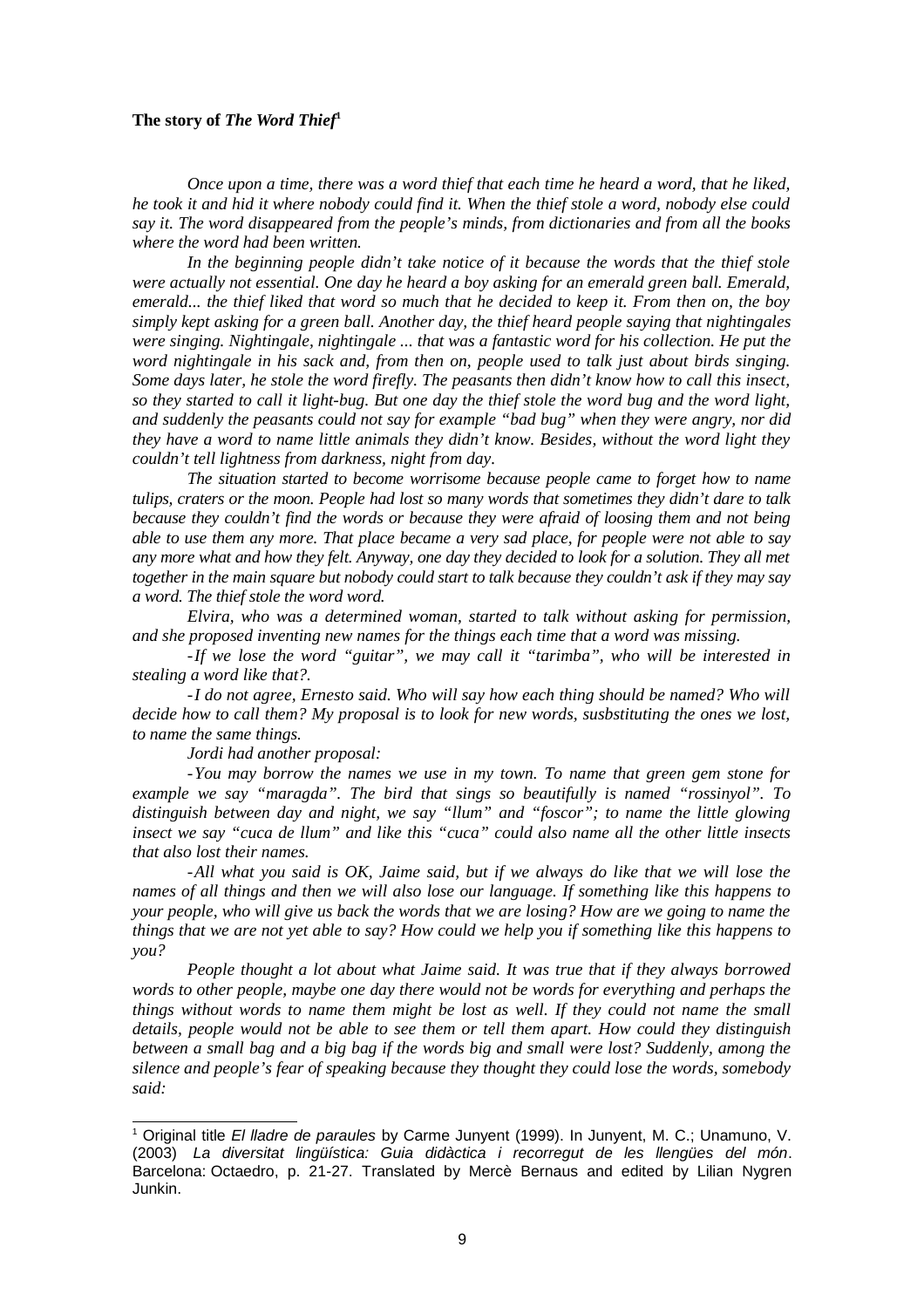*- May I speak?*

*Miguel had a proposal:*

*-I suggest we look for words all around our land, through the valleys and the mountains, near the rivers and near the sea, in towns, villages and farms. People should tell us how they call the little glowing insects, craters and tulips. This way, when a word disappears, we may always use another that means the same and that belongs to us. When the word "path" was stolen, we still had the word "track". Why couldn't we continue like that?*

*Everybody approved of Miguel's proposal, and people decided to look for all the words of their language. Nonetheless, Maria was thinking about that until she found another solution. In the evening she went to visit Miguel and she said:*

*- Miguel, you are right, your idea is good and it may be useful. We might go together to the place where there are many words to name things...*

*OK, Miguel said, tell me where that place is and I'll come with you.*

*-The place is not very far from here, Maria said. Come along with me so that you stop stealing more of our words but instead give us back all the words you stole from us before.*

*When Miguel realised that Maria had found out that he was the thief, Miguel turned pale and decided to give back the words. He opened a drawer and the words that people had forgotten started to leave from the drawer; then he opened more drawers, a cupboard and a small brass box where he kept the smallest words. As soon as the words were free to leave, people remembered them and started to use them again. The white pages of the dictionaries were filling up. Everything had its name now and nobody got confused any more. People were so happy that they even dared to say things that they had never said before because, being afraid to lose the words, they were afraid to say what they had in their hearts. Nevertheless, now people know that sometimes the things that we don't say or we don't name, they don't exist.*

(We are very grateful to M. C. Junyent and the Grup d'Estudi de Llengües Amenaçades – GELA- for giving us permission to reproduce this story).

**AAA** A ssessment

After the activities are done, some time is left for discussion. The discussion could be carried out in different ways and the topics for discussion could be the following:

- 1. How did you like the activities? Why?
- 2. Did you learn somthing new? Do you think that you may put them into practice? If the answer is yes, how and when?
- 3. Did these activities help you to relate motivation and attitudes to teachers' and students' plurilingual and pluricultural awareness? In what way?
- 4. Can these activities be useful for your training events?